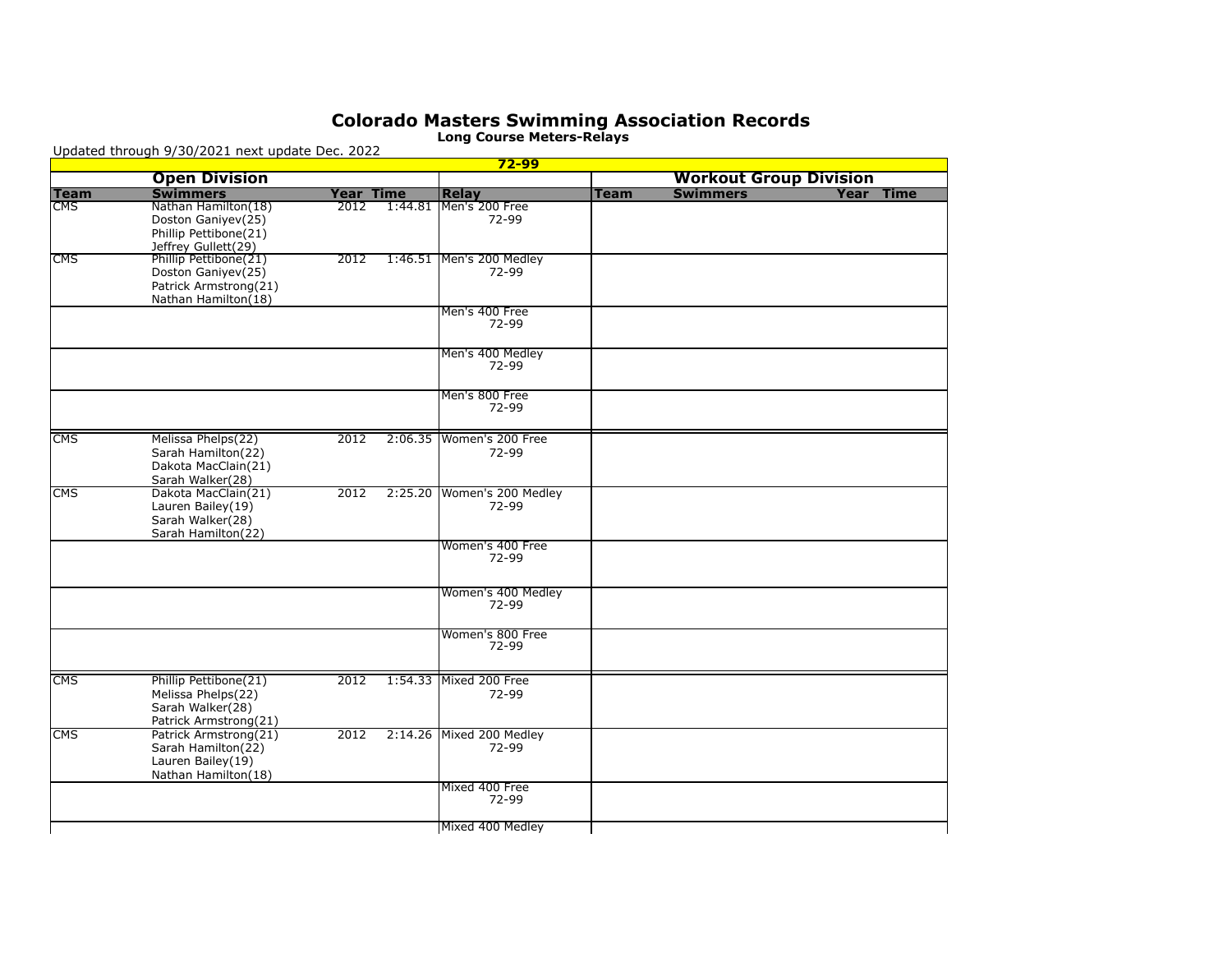|                         |                                                                                          |                   |         | 72-99                               |       |                                                                                     |              |
|-------------------------|------------------------------------------------------------------------------------------|-------------------|---------|-------------------------------------|-------|-------------------------------------------------------------------------------------|--------------|
|                         |                                                                                          |                   |         | Mixed 800 Free<br>72-99             |       |                                                                                     |              |
|                         |                                                                                          |                   |         | 100-119                             |       |                                                                                     |              |
|                         | <b>Open Division</b>                                                                     |                   |         |                                     |       | <b>Workout Group Division</b>                                                       |              |
| Team                    | Swimmers                                                                                 | Year Time         |         | Relay                               | Team  | <b>Swimmers</b>                                                                     | Year<br>Time |
| $\overline{\text{CMS}}$ | Nick Barta(28)<br>Bryan Nydegger(25)<br>David Krell(34)<br>Gregory Nemick(24)            | 2012              |         | 1:51.27 Men's 200 Free<br>100-119   |       |                                                                                     |              |
| <b>CMS</b>              | Nick Barta(28)<br>Bryan Nydegger(25)<br>Gregory Nemick(24)<br>Jeffrey Gullett(29)        | 2012              |         | 2:02.39 Men's 200 Medley<br>100-119 |       |                                                                                     |              |
| <b>CMS</b>              | Corey Parker(30)<br>Sean Maher(23)<br>Christopher Thomas(35)<br>Jeffrey Johnson(30)      | 2002              |         | 4:26.61   Men's 400 Free<br>100-119 | SQUID | Corey Parker(30)<br>Sean Maher(23)<br>Christopher Thomas(35)<br>Jeffrey Johnson(30) | 2002 4:26.61 |
| CMS                     | Jon Christianson(33)<br>Emmanuel David(34)<br>Doston Ganiyev(27)<br>Logan Dawson(24)     | 2014              |         | 4:24.47 Men's 400 Medley<br>100-119 | SQUID | Thomas Morrissey(24)<br>John Hayden(30)<br>Daniel Phillips(33)<br>Adam Thodey(28)   | 2002 5:44.89 |
|                         |                                                                                          |                   |         | lMen's 800 Free<br>100-119          |       |                                                                                     |              |
|                         |                                                                                          |                   |         | Women's 200 Free<br>100-119         |       |                                                                                     |              |
| CMS                     | Alicia Kendig(30)<br>Melissa Phelps(22)<br>Tracey Loper(29)<br>Marci Catallo-Madruga(33) | 2012              | 2:23.42 | Women's 200 Medley<br>100-119       |       |                                                                                     |              |
|                         |                                                                                          |                   |         | Women's 400 Free<br>100-119         |       |                                                                                     |              |
|                         |                                                                                          |                   |         | Women's 400 Medley<br>100-119       |       |                                                                                     |              |
|                         |                                                                                          |                   |         | Women's 800 Free<br>100-119         |       |                                                                                     |              |
| <b>CMS</b>              | Nick Barta(28)<br>Tracey Loper(29)<br>Lauren Bailley(19)<br>Jeffrey Gullett(29)          | $\overline{2012}$ |         | 1:56.76 Mixed 200 Free<br>100-119   |       |                                                                                     |              |
| <b>CMS</b>              | Dakota MacClain(21)<br>Bryan Nydegger(25)<br>Doston Ganiyev(25)                          | 2012              |         | 2:10.99 Mixed 200 Medley<br>100-119 |       |                                                                                     |              |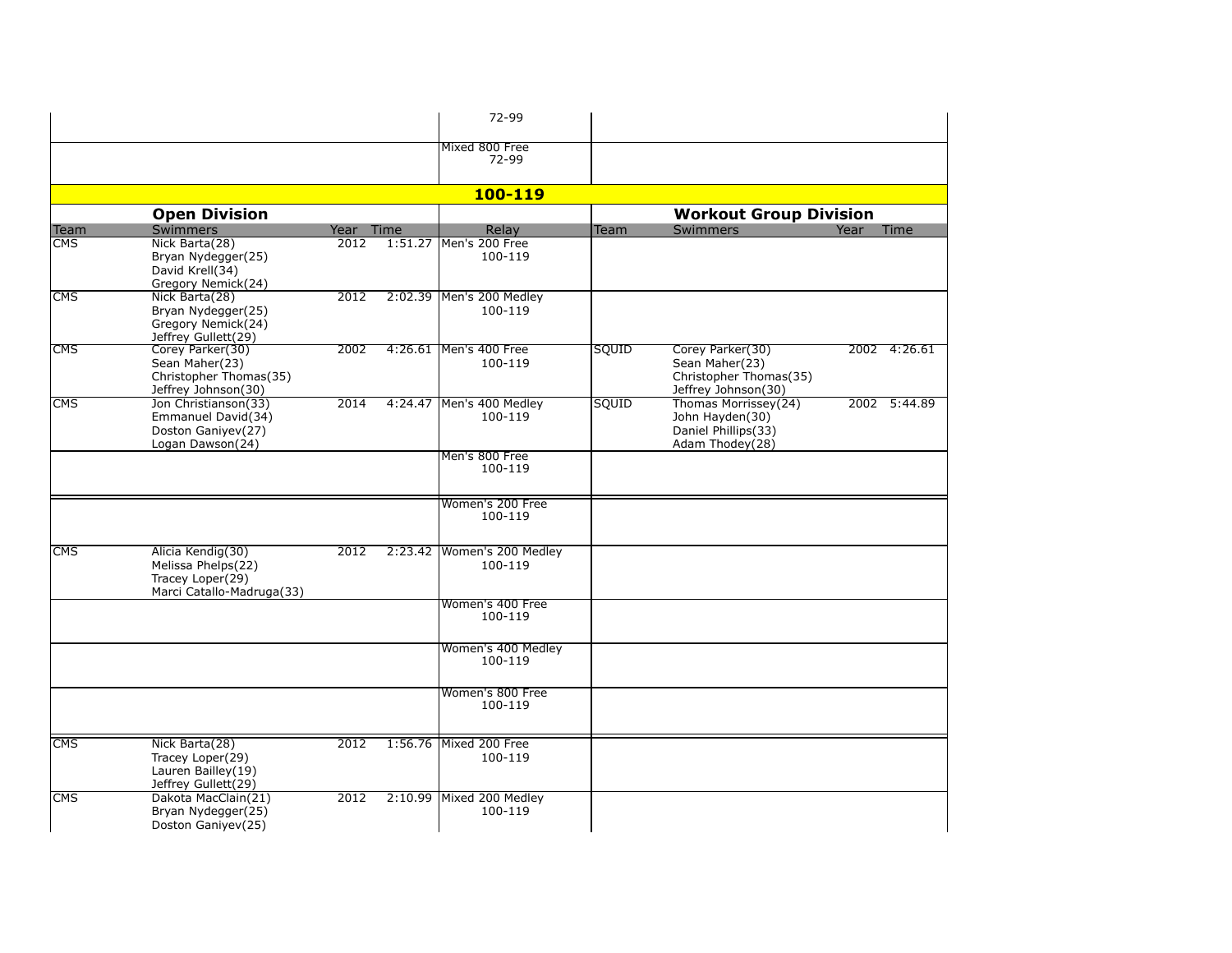|                         | Tracey Loper(29)                                                                         |                  |               |                                         |                 |                                                                                     |      |               |
|-------------------------|------------------------------------------------------------------------------------------|------------------|---------------|-----------------------------------------|-----------------|-------------------------------------------------------------------------------------|------|---------------|
|                         |                                                                                          |                  |               | Mixed 400 Free<br>100-119               |                 |                                                                                     |      |               |
| <b>CMS</b>              | Scott Ko(26)<br>Chelsea Gibbons(26)<br>Carter Cooper(27)<br>Shannon Hoesing (28)         |                  | 2009 3:58.81  | Mixed 400 Medley<br>100-119             | <b>Bee Gees</b> | Scott Ko(26)<br>Chelsea Gibbons(26)<br>Carter Cooper(27)<br>Shannon Hoesing (28)    |      | 2009 3:58.81  |
| <b>CMS</b>              | Scott Ko(26)<br>Chelsea Gibbons(26)<br>Shannon Hoesing(28)<br>Carter Cooper(27)          |                  | 2009 11:22.04 | Mixed 800 Free<br>100-119               | <b>Bee Gees</b> | Scott Ko(26)<br>Chelsea Gibbons(26)<br>Shannon Hoesing(28)<br>Carter Cooper(27)     |      | 2009 11:22.04 |
|                         |                                                                                          |                  |               | 120-159                                 |                 |                                                                                     |      |               |
|                         | <b>Open Division</b>                                                                     |                  |               |                                         |                 | <b>Workout Division</b>                                                             |      |               |
| <b>Team</b>             | <b>Swimmers</b>                                                                          | <b>Year Time</b> |               | <b>Relay</b>                            | <b>Team</b>     | <b>Swimmers</b>                                                                     | Year | <b>Time</b>   |
| $\overline{\text{CMS}}$ | Steven Kahl(44)<br>Mike Gonzales(40)<br>Thomas Rosinski(36)<br>Schuyler Smith(38)        |                  | 2006 1:41.54  | IMen's 200 Free<br>120-159              |                 |                                                                                     |      |               |
| <b>CMS</b>              | Andrew La Vasseur(47)<br>Doston Ganiyev(23)<br>Keith Pryor(40)<br>Jon Christianson(29)   |                  | 2010 1:52.46  | Men's 200 Medley<br>120-159             |                 |                                                                                     |      |               |
| Rocky Mtn.<br>Masters   | Pat Chaiyaroi(39)<br>Keith Pryor(32)<br>Corey Parker(30)<br>Jeff Commings(28)            |                  | 2003 3:57.81  | Men's 400 Free<br>120-159               | SQUID           | Pat Chaiyaroj(39)<br>Richard Nielsen(38)<br>Keith Pryor(32)<br>Paul Lemp(35)        |      | 2002 4:21.94  |
| Rocky Mtn.<br>Masters   | Jeff Commings(28)<br>Richard Nielsen(40)<br>Adam Thodey $(30)$<br>Dan Phillips(35)       | 2005             | 4:49.26       | Men's 400 Medley<br>120-159             | SQUID           | Paul Lemp(35)<br>Jeff Commings(28)<br>Richard Nielsen(38)<br>Christopher Thomas(35) |      | 2002 4:59.50  |
| Rocky Mtn.<br>Masters   | Keith Pryor(32)<br>John Hayden(30)<br>Matt Fisher(43)<br>Pat Chaiyaroj(39)               |                  |               | 2003 10:03.68 Men's 800 Free<br>120-159 |                 |                                                                                     |      |               |
| Rocky Mtn.<br>Masters   | Kathy Garnier(38)<br>Laura McKeever(30)<br>Jennifer Rocke(33)<br>Laureen Welting(32)     |                  | 1998 1:58.23  | Women's 200 Free<br>120-159             |                 |                                                                                     |      |               |
| Rocky Mtn.<br>Masters   | Jennifer Rocke(33)<br>Laureen Welting $(32)$<br>Laura McKeever(30)<br>Kathy Garnier (38) | 1998             | 2:17.38       | Women's 200 Medley<br>120-159           |                 |                                                                                     |      |               |
| <b>CMS</b>              | Jennifer Huyler(36)<br>Loni Coyne(45)<br>Amy O'Brien(44)<br>Emily Thul $(27)$            |                  | 2002 5:51.57  | Women's 400 Free<br>120-159             | <b>SQUID</b>    | Jennifer Huyler(36)<br>Loni Coyne(45)<br>Amy O'Brien(44)<br>Emily Thul $(27)$       |      | 2002 5:51.57  |
|                         |                                                                                          |                  |               | Women's 400 Medley<br>120-159           |                 |                                                                                     |      |               |
| <b>CMS</b>              | Ellie Najjar(48)<br>Amy Hui(29)<br>Tricia Good(38)<br>Heather Bennett(28)                | 2009             | 11:35.27      | lWomen's 800 Free<br>120-159            |                 |                                                                                     |      |               |
| <b>CMS</b>              | Collette Sappey(48)                                                                      | 2012             |               | 1:52.74 Mixed 200 Free                  |                 |                                                                                     |      |               |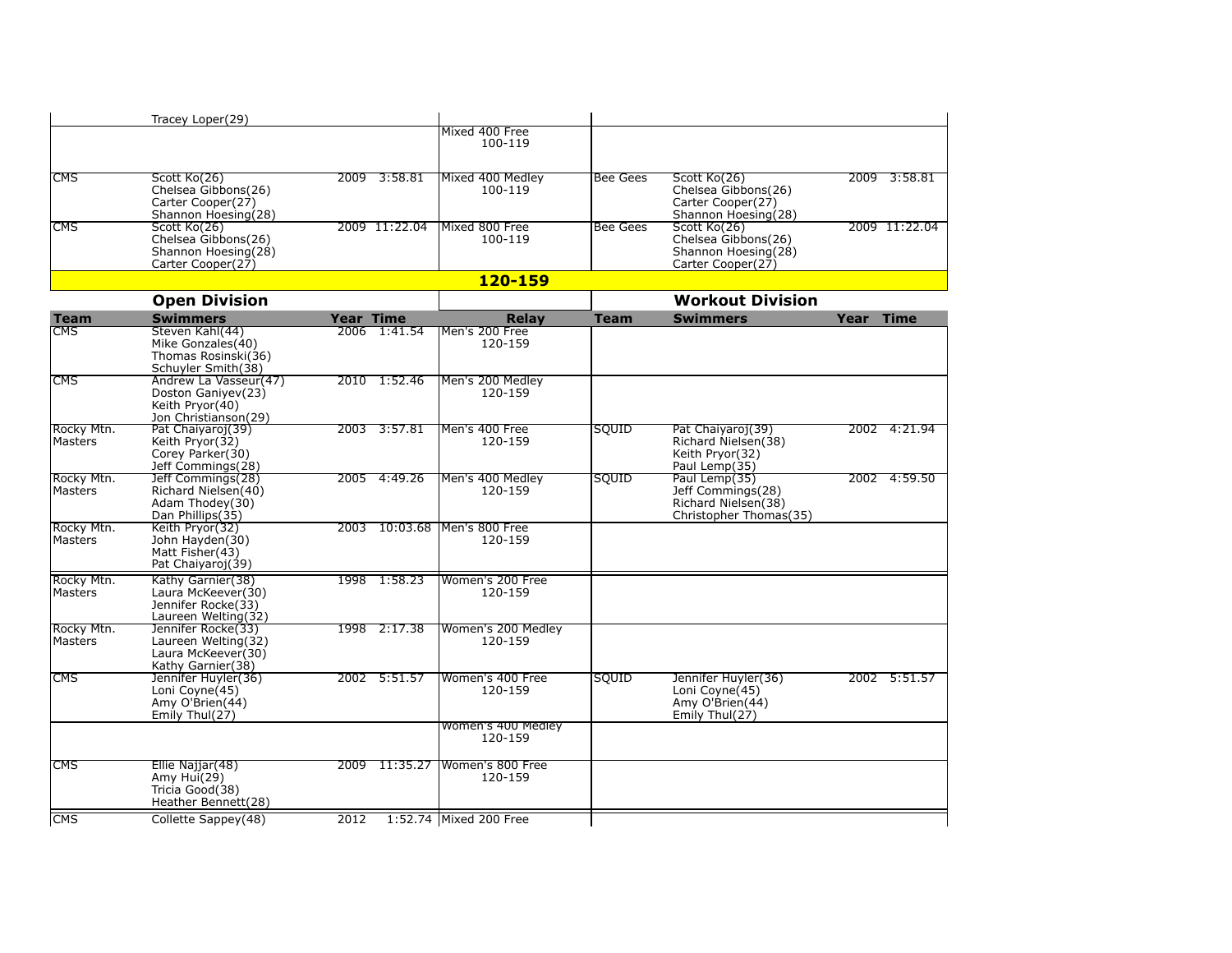|                       | Marci Cattallo-Madruga(33)<br>Brent Bergstedt(32)<br>Matthew Eisenhuth(38)            |                  |               | 120-159                                       |              |                                                                                  |           |              |
|-----------------------|---------------------------------------------------------------------------------------|------------------|---------------|-----------------------------------------------|--------------|----------------------------------------------------------------------------------|-----------|--------------|
| Rocky Mtn.<br>Masters | Daniel Thomas (21)<br>Travis Mabry(26)<br>Tiffany Forbes(37)<br>Heather Hagadorn(39)  |                  | 2004 2:05.04  | Mixed 200 Medley<br>120-159                   |              |                                                                                  |           |              |
| <b>CMS</b>            | Michael Cox(32)<br>Amy Hui(29)<br>Chris O'Sullivan(34)<br>Leah Maples(35)             | 2009             | 6:08.96       | Mixed 400 Free<br>120-159                     |              |                                                                                  |           |              |
| Rocky Mtn.<br>Masters | Jeffrey Johnson(30)<br>Loni Coyne(45)<br>Pat Chaiyaroi(39)<br>Amy O'Brien(44)         |                  | 2002 5:21.39  | Mixed 400 Medley<br>120-159<br>Mixed 800 Free | <b>SQUID</b> | Jeffrey Johnson(30)<br>Loni Coyne(45)<br>Pat Chaiyaroj(39)<br>Amy O'Brien(44)    |           | 2002 5:21.39 |
|                       |                                                                                       |                  |               | 120-159                                       |              |                                                                                  |           |              |
|                       |                                                                                       |                  |               | <u>160-199</u>                                |              |                                                                                  |           |              |
|                       | <b>Open Division</b>                                                                  |                  |               |                                               |              | <b>Workout Division</b>                                                          |           |              |
| <b>Team</b>           | <b>Swimmers</b>                                                                       | <b>Year Time</b> |               | Relay                                         | <b>Team</b>  | <b>Swimmers</b>                                                                  | Year Time |              |
| <b>CMS</b>            | Matt Eisenhuth(36)<br>Schuyler Smith(42)<br>Thomas Rosinski(40)<br>Greg Scott(51)     |                  | 2010 1:41.92  | Men's 200 Free<br>160-199                     |              |                                                                                  |           |              |
| <b>CMS</b>            | Andrew Gill(44)<br>Greg Scott(51)<br>Matt Eisenhuth(36)<br>Schuyler Smith(42)         |                  | 2008 1:53.29  | Men's 200 Medley<br>160-199                   |              |                                                                                  |           |              |
| <b>CMS</b>            | Mick Barnhardt(41)<br>Jamie Henderson(45)<br>Matt Fisher(43)<br>Scott Landis(47)      |                  | 2002 4:59.70  | Men's 400 Free<br>160-199                     | SQUID        | Mick Barnhardt(41)<br>Jamie Henderson(45)<br>Matt Fisher(43)<br>Scott Landis(47) |           | 2002 4:59.70 |
| <b>CMS</b>            | Keith Pryor(44)<br>John Hayden(42)<br>David Smith(27)<br>Andrew Le Vasseur(51)        |                  | 2014 5:24.96  | lMen's 400 Medlev<br>160-199                  |              |                                                                                  |           |              |
| <b>CMS</b>            | Bill Mead(59)<br>Kevin Brauer(51)<br>Jason Slinde(31)<br>John Hayden(38)              |                  | 2010 16:28.12 | Men's 800 Free<br>160-199                     |              |                                                                                  |           |              |
| <b>CMS</b>            | Kathy Garnier(46)<br>Heather Hagadorn(41)<br>Laura Smith(40)<br>Laura Dravenstott(35) |                  | 2006 1:58.54  | Women's 200 Free<br>160-199                   |              |                                                                                  |           |              |
| <b>CMS</b>            | Nicole Vanderpoel(42)<br>Amy Webb(31)<br>Karen Rosener(52)<br>Kathy Garnier(46)       |                  | 2006 2:17.08  | Women's 200 Medley<br>160-199                 |              |                                                                                  |           |              |
|                       |                                                                                       |                  |               | Women's 400 Free<br>160-199                   |              |                                                                                  |           |              |
|                       |                                                                                       |                  |               | Women's 400 Medley<br>160-199                 |              |                                                                                  |           |              |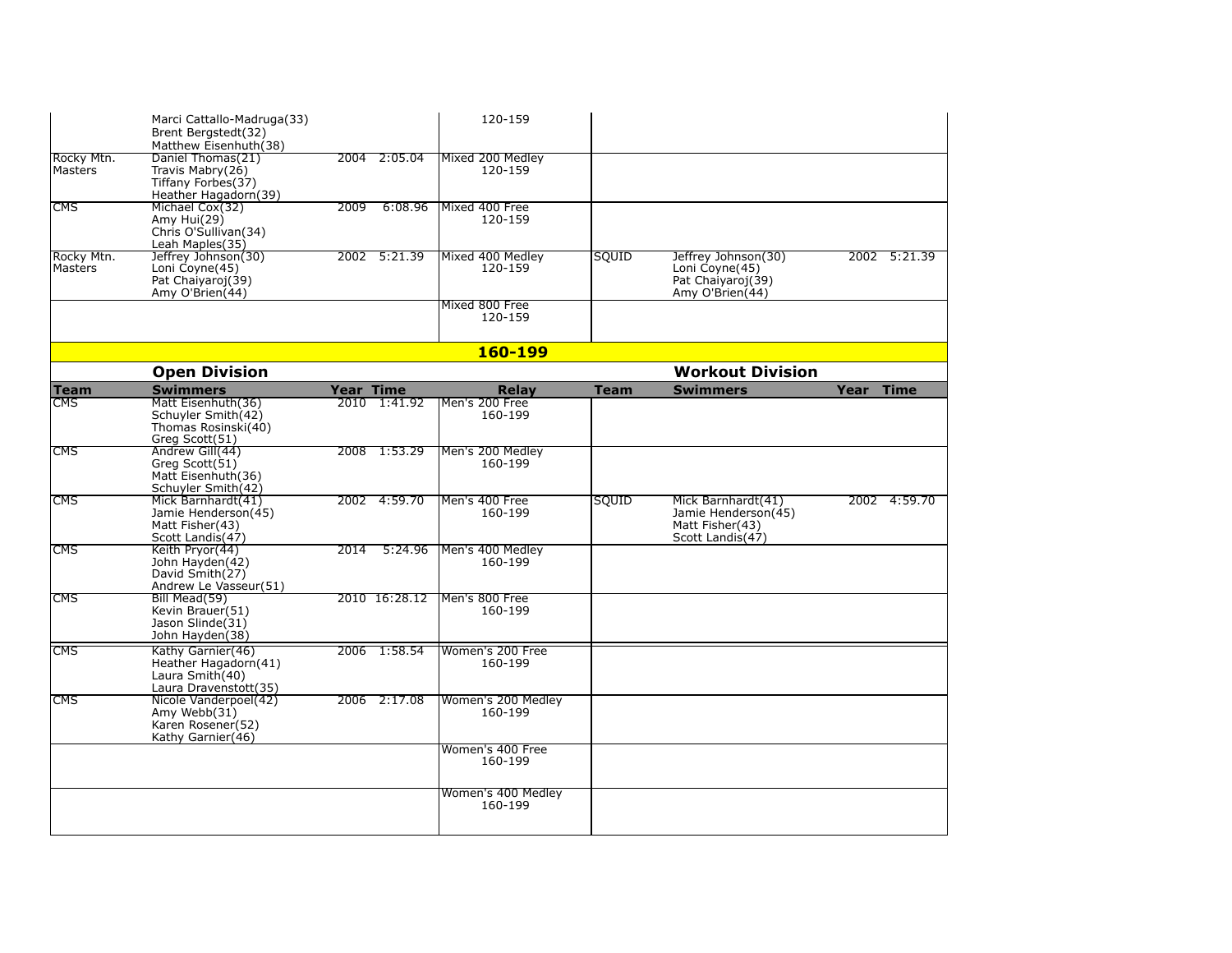|                       |                                                                                         |                 | Women's 800 Free                              |             |                                                                                    |      |               |
|-----------------------|-----------------------------------------------------------------------------------------|-----------------|-----------------------------------------------|-------------|------------------------------------------------------------------------------------|------|---------------|
|                       |                                                                                         |                 | 160-199                                       |             |                                                                                    |      |               |
|                       |                                                                                         |                 |                                               |             |                                                                                    |      |               |
| Rocky Mtn.<br>Masters | Kathy Garnier (38)<br>Laureen Welting(32)<br>Richard Abrahams (53)<br>James Lillley(38) | 1998 1:45.83    | Mixed 200 Free<br>160-199                     | <b>PPMS</b> | Charles Maynard(53)<br>Leigh Russell(20)<br>Daniel Russell(65)<br>Niki Russell(24) | 2019 | 2:27.41       |
| <b>CMS</b>            | Ignacio Jimenez(51)<br>Casey Keiber(39)<br>Kevin Doherty(43)<br>Collette Sappey(52)     | 2016<br>2:05.62 | Mixed 200 Medley<br>160-199<br>Mixed 400 Free | <b>PPMS</b> | Leigh Russell(20)<br>Niki Russell(24)<br>Charles Maynard(53)<br>Daniel Russell(65) | 2019 | 2:36.21       |
|                       |                                                                                         |                 | 160-199                                       |             |                                                                                    |      |               |
| <b>CMS</b>            | Kent Carney(62)<br>Tracia Goode(38)<br>Greg Scott(50)<br>Ellie Najjar(48)               | 2009 5:17.70    | Mixed 400 Medley<br>160-199                   |             |                                                                                    |      |               |
| <b>CMS</b>            | Rachael Bennett(42)<br>Leah Maples(35)<br>Jon Sarche(41)<br>Mark Johnson(49)            | 2009 11:44.67   | Mixed 800 Free<br>160-199                     | Swimdogs    | Rachael Bennett(42)<br>Leah Maples(35)<br>Jon Sarche(41)<br>Mark Johnson(49)       |      | 2009 11:44.67 |
|                       |                                                                                         |                 | 200-239                                       |             |                                                                                    |      |               |
|                       | <b>Open Division</b>                                                                    |                 |                                               |             | <b>Workout Division</b>                                                            |      |               |
| Team                  | Swimmers                                                                                | Year Time       | Relay                                         | Team        | <b>Swimmers</b>                                                                    | Year | <b>Time</b>   |
| <b>CMS</b>            | Jack Groselle(52)<br>Trip Hedrick(52)<br>Steve Wood(46)<br>Richard Abrahams(61)         | 2006 1:38.24    | Men's 200 Free<br>200-239                     |             |                                                                                    |      |               |
| <b>CMS</b>            | Steve Wood(46)<br>Jack Groselle(52)<br>Trip Hedrick(52)<br>Richard Abrahams(61)         | 2006 1:50.83    | Men's 200 Medley<br>200-239                   |             |                                                                                    |      |               |
| <b>SQUID</b>          | Tom Arrison(52)<br>David Johnson(60)<br>Tom Baugh(50)<br>Robert Terry(49)               | 2002 6:31.03    | Men's 400 Free<br>200-239                     | SQUID       | Tom Arrison(52)<br>David Johnson(60)<br>Tom Baugh(50)<br>Robert Terry(49)          |      | 2002 6:31.03  |
| SQUID                 | Wayne Lee(48)<br>David Johnson(60)<br>Jamie Henderson(45)<br>Robert Terry(49)           | 2002 6:47.09    | Men's 400 Medlev<br>200-239                   | SQUID       | Wayne Lee(48)<br>David Johnson(60)<br>Jamie Henderson(45)<br>Robert Terry(49)      |      | 2002 6:47.09  |
|                       |                                                                                         |                 | Men's 800 Free<br>200-239                     |             |                                                                                    |      |               |
| <b>CMS</b>            | Collette Sappey(49)<br>Audrey Eldridge(50)<br>Nicole Vanderpoel(49)<br>Judy Nelson(53)  | 2013 2:10.78    | Women's 200 Free<br>200-239                   |             |                                                                                    |      |               |
| <b>CMS</b>            | Amanda Krause(30)<br>Patricia Harkreader(70)<br>Dana Shieman(44)<br>Marcia Anziano(61)  | 2006 3:19.40    | Women's 200 Medley<br>200-239                 |             |                                                                                    |      |               |
|                       |                                                                                         |                 | Women's 400 Free<br>200-239                   |             |                                                                                    |      |               |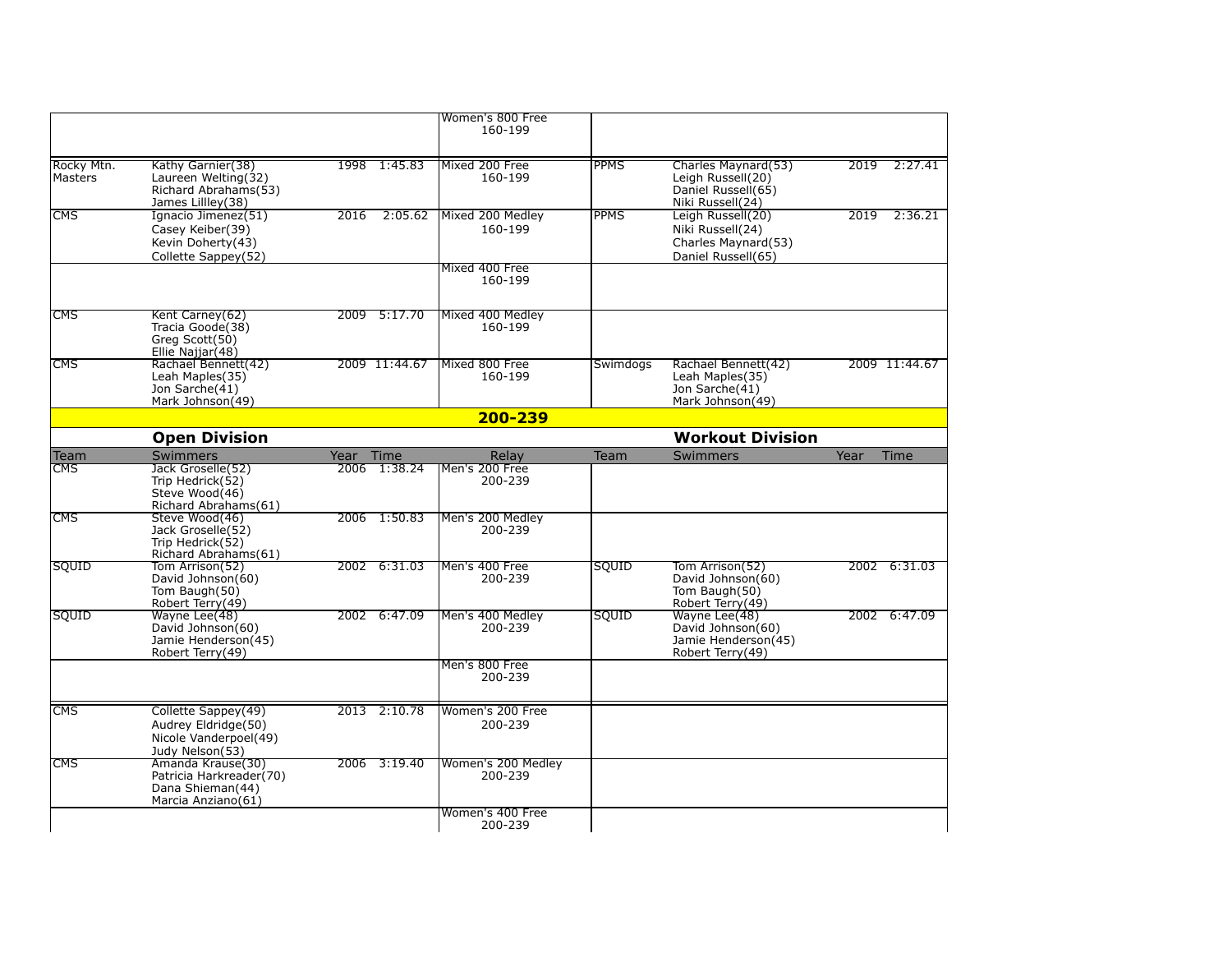|            |                                         |                 | Women's 400 Medley          |                         |                     |
|------------|-----------------------------------------|-----------------|-----------------------------|-------------------------|---------------------|
|            |                                         |                 | 200-239                     |                         |                     |
|            |                                         |                 |                             |                         |                     |
|            |                                         |                 | Women's 800 Free            |                         |                     |
|            |                                         |                 | 200-239                     |                         |                     |
|            |                                         |                 |                             |                         |                     |
| <b>CMS</b> | Trip Hedrick(52)                        | 2006<br>1:44.96 | Mixed 200 Free              |                         |                     |
|            | Kim Crouch(45)                          |                 | 200-239                     |                         |                     |
|            | Kathy Garnier(46)                       |                 |                             |                         |                     |
|            | Richard Abrahams(61)                    |                 |                             |                         |                     |
| <b>CMS</b> | Collette Sappey(48)                     | 2012 2:19.23    | Mixed 200 Medley            |                         |                     |
|            | Jamie Louie(55)                         |                 | 200-239                     |                         |                     |
|            | Edward Melanson(50)                     |                 |                             |                         |                     |
|            | Ute Boileau(50)                         |                 | Mixed 400 Free              |                         |                     |
|            |                                         |                 | 200-239                     |                         |                     |
|            |                                         |                 |                             |                         |                     |
|            |                                         |                 |                             |                         |                     |
|            |                                         |                 | Mixed 400 Medley<br>200-239 |                         |                     |
|            |                                         |                 |                             |                         |                     |
|            |                                         |                 |                             |                         |                     |
|            |                                         |                 | Mixed 800 Free              |                         |                     |
|            |                                         |                 | 200-239                     |                         |                     |
|            |                                         |                 |                             |                         |                     |
|            |                                         |                 | 240-279                     |                         |                     |
|            |                                         |                 |                             | <b>Workout Division</b> |                     |
|            | <b>Open Division</b>                    |                 |                             |                         |                     |
| Team       | Swimmers                                | Year Time       | Relay                       | Team<br>Swimmers        | Year<br><b>Time</b> |
| <b>CMS</b> |                                         |                 |                             |                         |                     |
|            | Richard Abrahams(70)                    | 2015 1:56.82    | Men's 200 Free              |                         |                     |
|            | Ronald Molnar (73)                      |                 | 240-279                     |                         |                     |
|            | Craig Petersen(55)                      |                 |                             |                         |                     |
|            | Greg Scott(56)                          |                 |                             |                         |                     |
| <b>CMS</b> | Craig Petersen(55)                      | 2015<br>2:11.59 | Men's 200 Medley            |                         |                     |
|            | Greg Scott(56)                          |                 | 240-279                     |                         |                     |
|            | Richard Abrahams(70)                    |                 |                             |                         |                     |
|            | Ronald Molnar(73)                       |                 |                             |                         |                     |
| <b>CMS</b> | Michael Mann(64)                        | 2018 3:59.86    | Men's 400 Free              |                         |                     |
|            | Craig Petersen(58)                      |                 | 240-279                     |                         |                     |
|            | Greg Scott(59)                          |                 |                             |                         |                     |
|            | Kirk Anderson(59)                       |                 |                             |                         |                     |
| <b>CMS</b> | Craig Petersen(58)                      | 2018 4:32.15    | Men's 400 Medley<br>240-279 |                         |                     |
|            | Greg Scott(59)<br>Michael Mann(64)      |                 |                             |                         |                     |
|            | Kirk Anderson(59)                       |                 |                             |                         |                     |
| <b>CMS</b> | Michael Mann(64)                        | 2018 8:56.62    | Men's 800 Free              |                         |                     |
|            | Craig Petersen(58)                      |                 | 240-279                     |                         |                     |
|            | Greg Scott(59)                          |                 |                             |                         |                     |
|            | Kirk Anderson(59)                       |                 |                             |                         |                     |
| <b>CMS</b> | Kim Crouch(56)                          | 2017 2:38.13    | Women's 200 Free            |                         |                     |
|            | Margie Yoder(65)<br>Cynthia Shaffer(65) |                 | 240-279                     |                         |                     |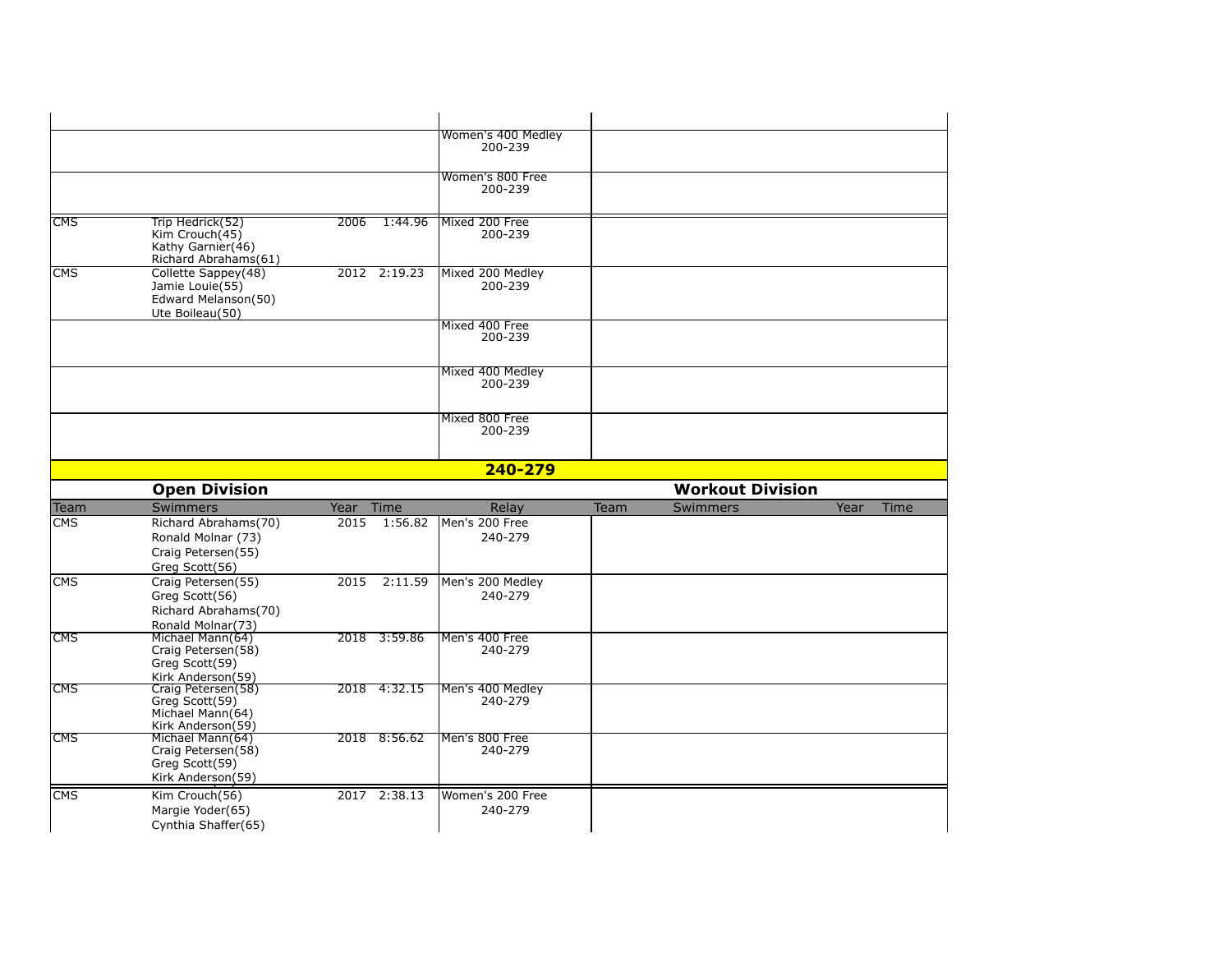|            | Carolyn Roche(66)                                                                  |                  |                               |             |                         |           |  |
|------------|------------------------------------------------------------------------------------|------------------|-------------------------------|-------------|-------------------------|-----------|--|
| <b>CMS</b> | Cynthia Shaffer(65)<br>Kim Crouch(56)<br>Carolyn Roche(66)<br>Margie Yoder(65)     | 2017 2:54.03     | Women's 200 Medley<br>240-279 |             |                         |           |  |
|            |                                                                                    |                  | Women's 400 Free<br>240-279   |             |                         |           |  |
|            |                                                                                    |                  | Women's 400 Medley<br>240-279 |             |                         |           |  |
|            |                                                                                    |                  | Women's 800 Free<br>240-279   |             |                         |           |  |
| <b>CMS</b> | John Hughes(52)<br>Morgan Edwards(61)<br>Jane Oberg(68)<br>Marcia Anziano(60)      | 2005 2:24.57     | Mixed 200 Free<br>240-279     |             |                         |           |  |
| <b>CMS</b> | Rob Barringer(52)<br>Lee MacDonald(65)<br>Carolyn Roche(66)<br>Corinna Maleike(57) | 2017 2:25.20     | Mixed 200 Medley<br>240-279   |             |                         |           |  |
|            |                                                                                    |                  | Mixed 400 Free<br>240-279     |             |                         |           |  |
|            |                                                                                    |                  | Mixed 400 Medley<br>240-279   |             |                         |           |  |
|            |                                                                                    |                  | Mixed 800 Free<br>240-279     |             |                         |           |  |
|            |                                                                                    |                  | 280-319                       |             |                         |           |  |
|            | <b>Open Division</b>                                                               |                  |                               |             | <b>Workout Division</b> |           |  |
| Team       | <b>Swimmers</b>                                                                    | <b>Year Time</b> | <b>Relay</b>                  | <b>Team</b> | <b>Swimmers</b>         | Year Time |  |
|            |                                                                                    |                  | Men's 200 Free<br>280-319     |             |                         |           |  |
|            |                                                                                    |                  | Men's 200 Medley<br>280-319   |             |                         |           |  |
|            |                                                                                    |                  | Men's 400 Free<br>280-319     |             |                         |           |  |
|            |                                                                                    |                  | Men's 400 Medley<br>280-319   |             |                         |           |  |
|            |                                                                                    |                  | Men's 800 Free<br>280-319     |             |                         |           |  |